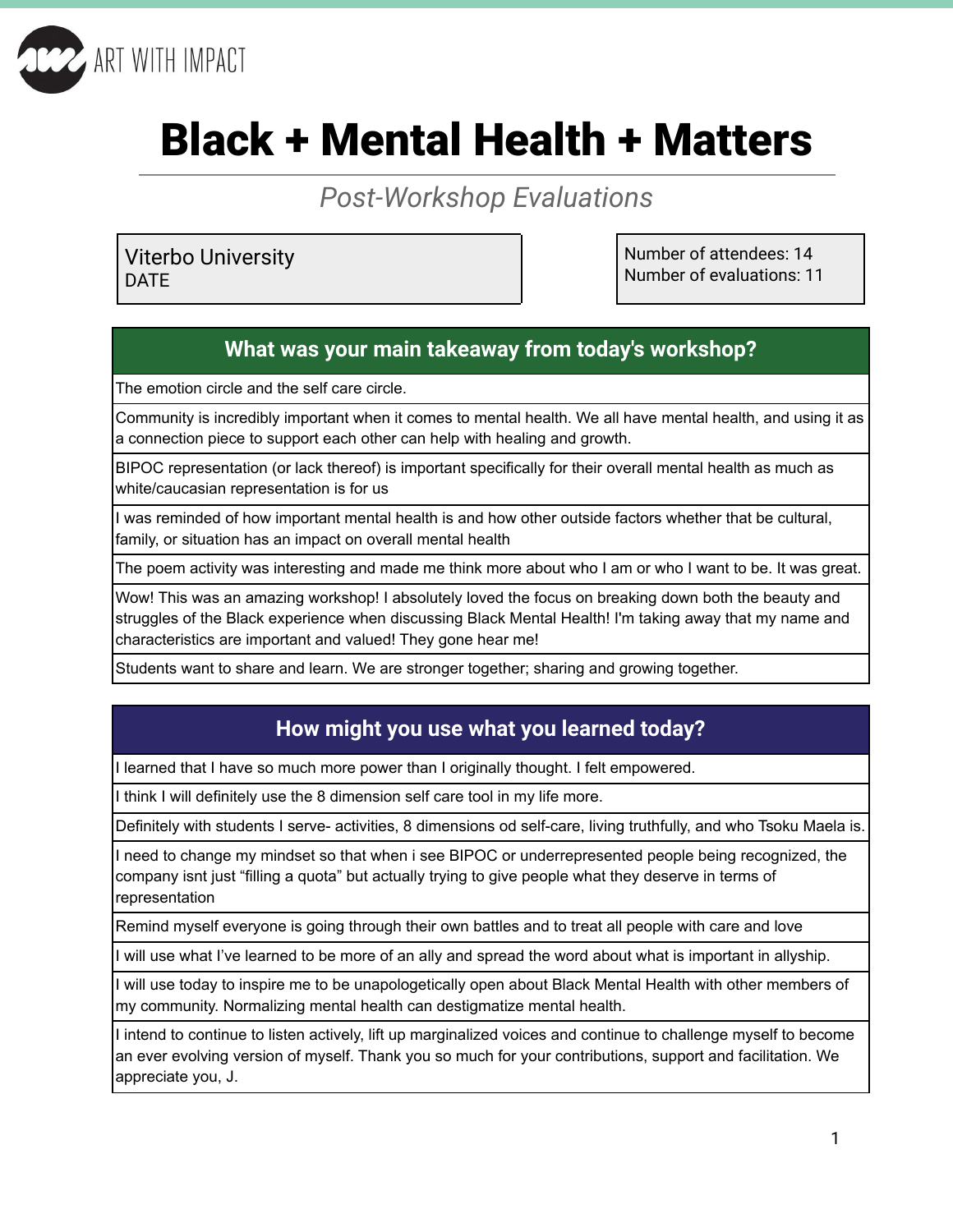

Did you attend this workshop as a Black person or as an ally? 11 responses



### **For Black students**

Did this workshop feel like a place of refuge for you? 3 responses





Did this workshop make you feel seen and heard? 3 responses

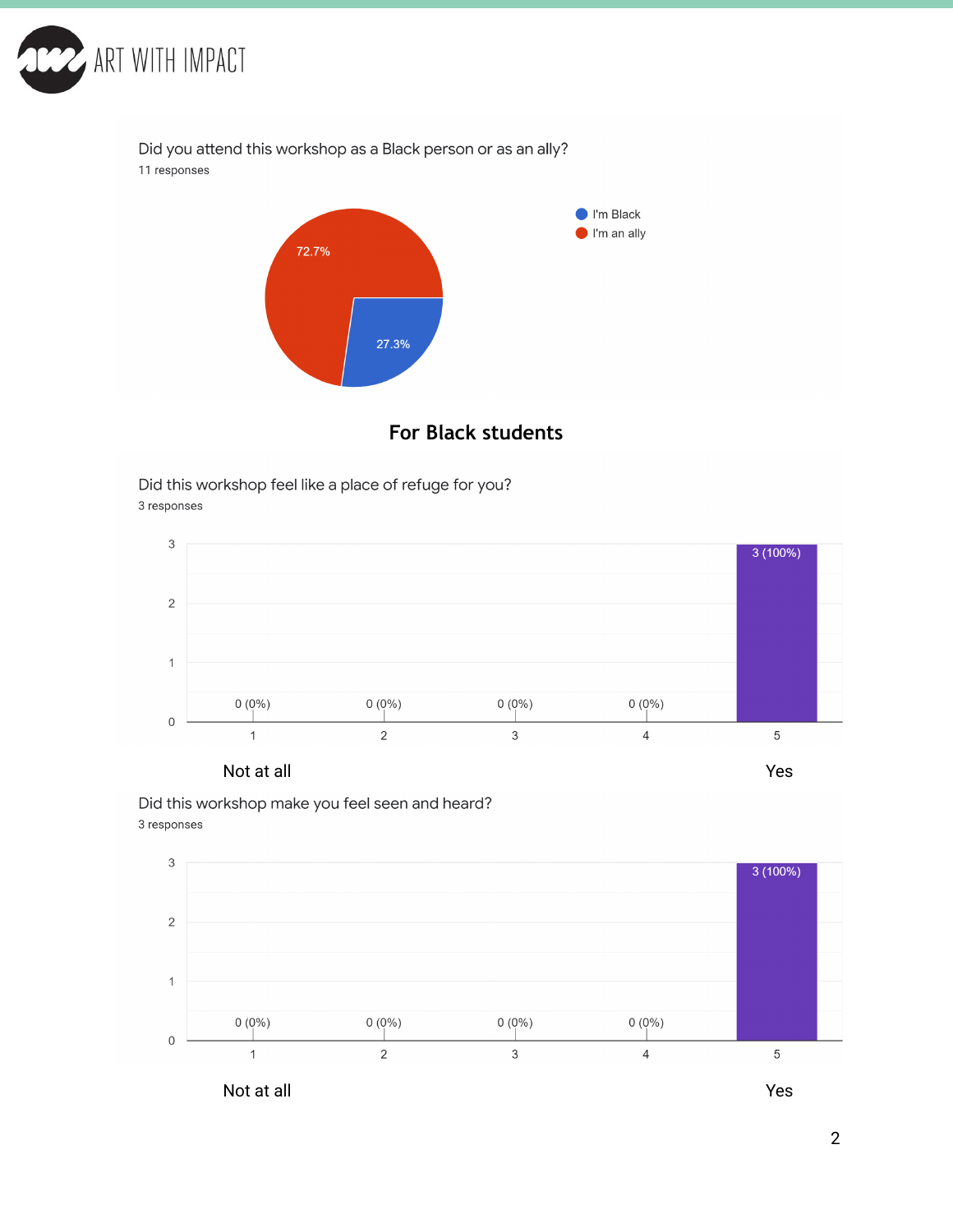

Did this workshop equip you with tools to help you heal and thrive? 3 responses



#### Did this workshop acknowledge your lived experience? 3 responses



Did you feel centered and lifted up as a Black person? 3 responses

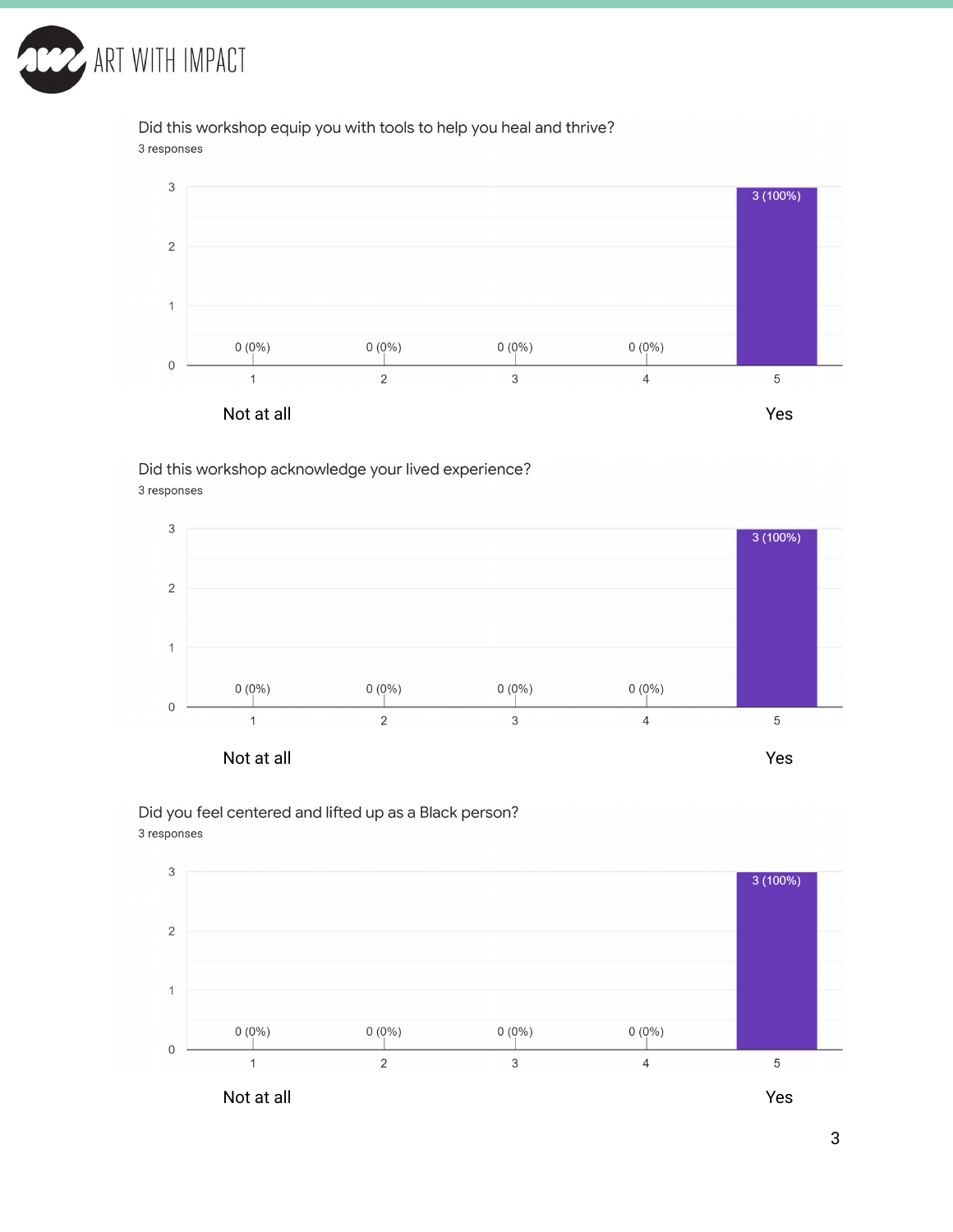

# **Is there anything else you'd like to share about your experience?**

I love that compassionate redirection was addressed during the workshop. It made me as a black person feel heard, seen, and centered.

I feel like this experience opened my eyes to recognize where my mental health is now and how much it has yet to grow. My mental health is mine and I have control of it

Thank you for the work that you do, AWI! We need more people like you, J!

How do you identify? (check all that apply)



#### **For Allies**

# **How did it feel to be an ally in a space that centered Black people? and/or receiving mental health support?**

**(Highlights: see raw data for full list)**

It felt good and I am glad that I attended.

I wanted to learn more and it was a great space to do so

I appreciated being able to be present and learn and also relate to some of the struggles we have in common.

I feel like I've learned a lot about Black mental health, especially since I haven't had much of a chance before now

It was very beneficial to be in a space that centered around the topics I am not always necessarily surrounded by through my privilege

It felt opposite to how it normally is. I grew up in a small high school with no black students at all. It was good. It was necessary to feel that.

Wonderful. Necessary. Grateful.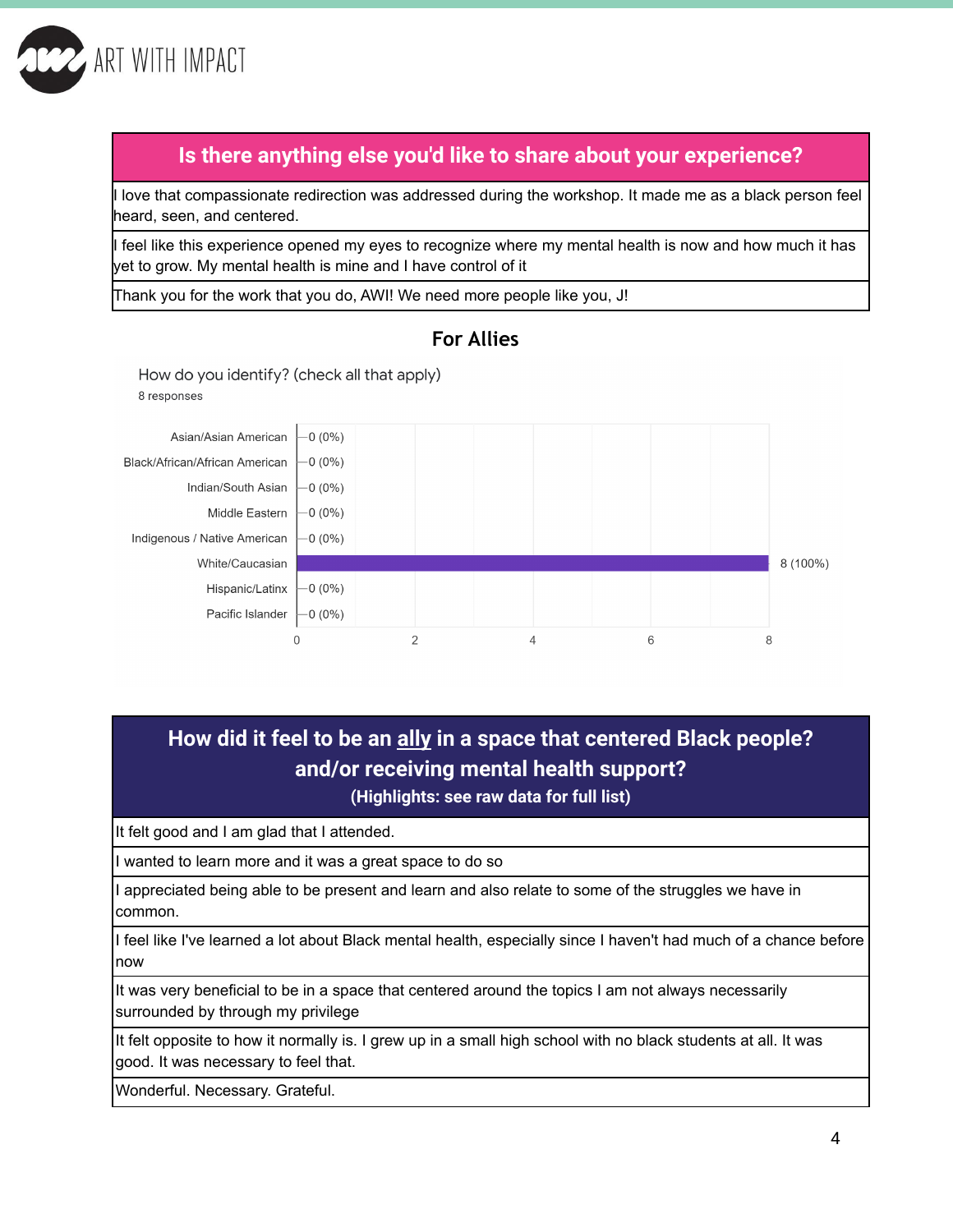

After this workshop, do you feel better equipped to support the mental health of Black people in your life?

8 responses



**Outcomes**

After this event, are you more or less likely to seek support for your own mental health? 11 responses





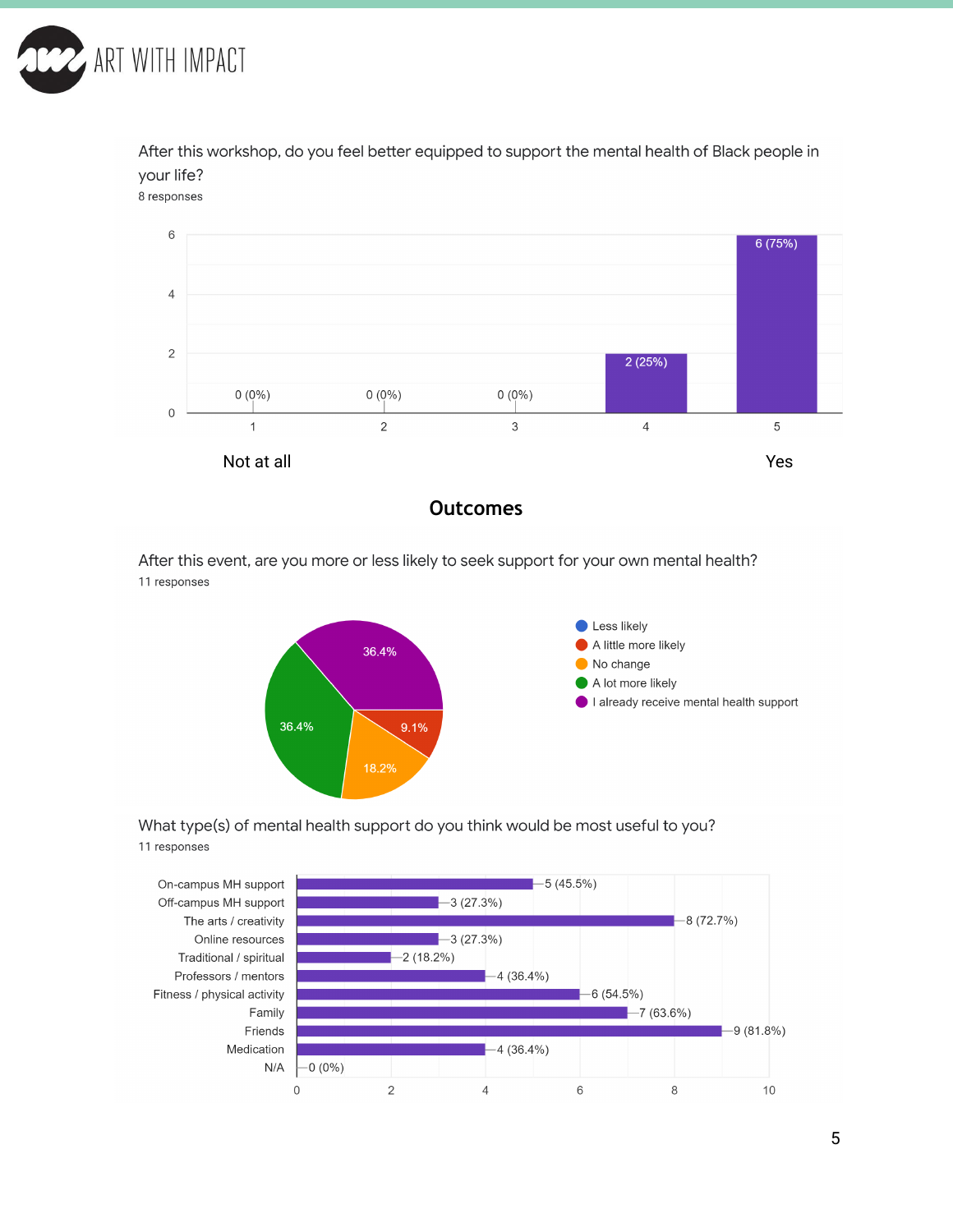

#### How did you hear about this event?

11 responses



Before this event, did you know about your school's counseling services? 11 responses



Before this event, did you know about the community resource(s) featured in the video(s)? 11 responses



# **How can we improve this event in the future?**

I think it was fantastic!

It's great as is. Assistance in recruiting SOC to attend might be helpful.

I loved the activities and interactive aspects!

This was great! Maybe just more promotion to grow!